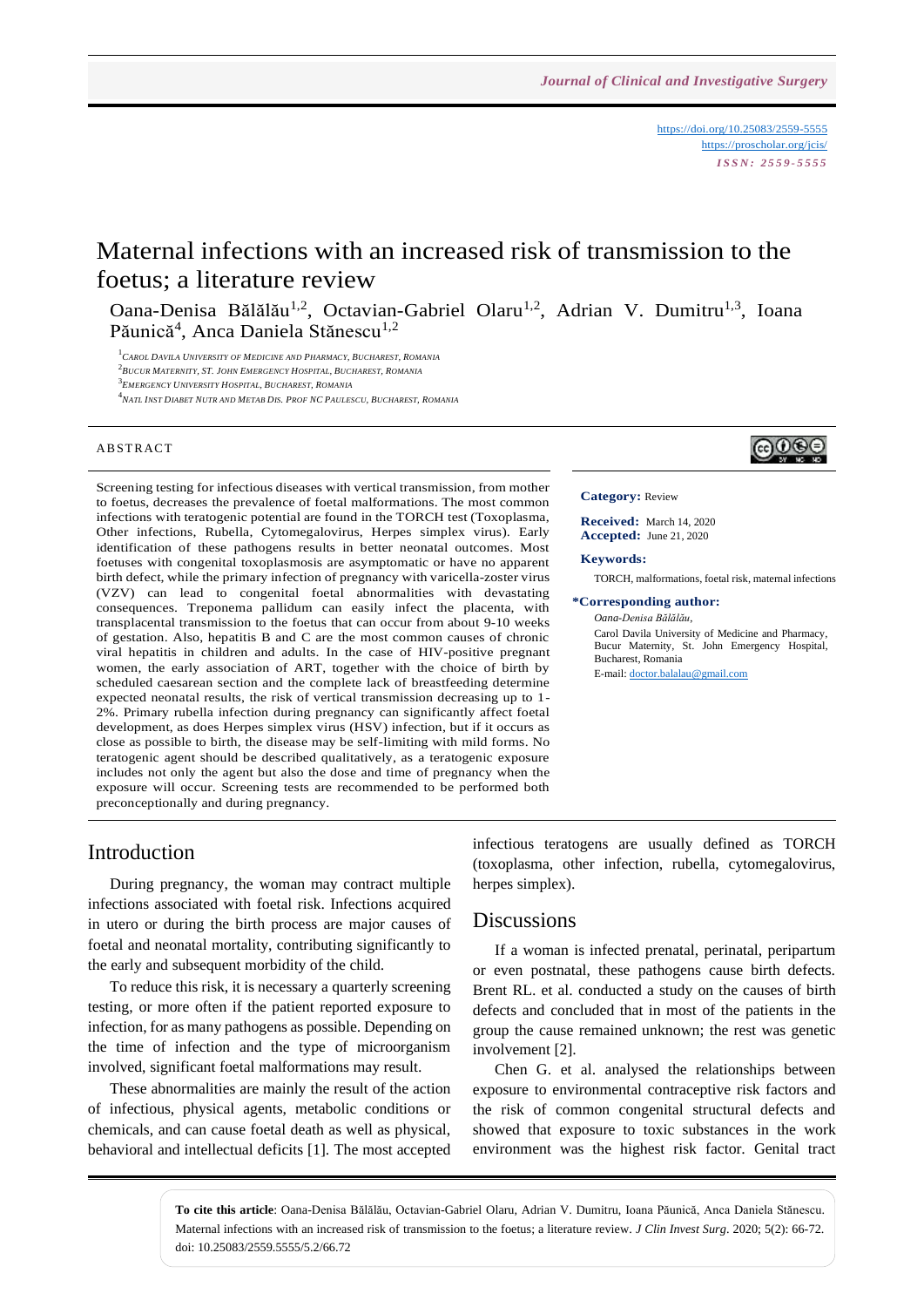infections that associate with high fever during the first trimester of pregnancy and the administration of potential teratogenic drugs, such as hypnotics and anticonvulsants, could significantly increase the risk of structural birth defects. The correlation between oral contraceptive intake within six months before pregnancy and the risk of birth defects had no statistical significance [3].

A major importance in detecting infections that can complicate pregnancy is to perform the screening tests.

TORCH profile - includes testing for:

- Toxoplasma gondii
- Others (chickenpox, syphilis, hepatitis and human immunodeficiency viruses)
- Rubella
- Cytomegalovirus (CMV)
- Herpes simplex virus (HSV)

*Congenital toxoplasmosis* is caused by the protozoan parasite Toxoplasma gondii. The primary infection during pregnancy can lead to congenital diseases. Most foetuses with congenital toxoplasmosis are asymptomatic or have no apparent birth defects. Although the subclinical disease is apparently asymptomatic, there may be fever, maculopapular rash, hepatosplenomegaly, microcephaly, convulsions, jaundice, thrombocytopenia, even generalized lymphadenopathy. The classic triad of congenital toxoplasmosis consists of chorioretinitis, hydrocephalus and intracranial calcifications. A fetus with hydrocephalus may cause a dystocia of vaginal birth, requiring caesarean section.

Children with subclinical congenital toxoplasmosis who do not receive treatment have an increased risk of long-term sequelae. The most common late manifestation is chorioretinitis, which can lead to vision loss, intellectual deficit (mental retardation), deafness, seizures and spasticity [4].

Package C. et al. evaluated the effect of screening on the diagnosis of congenital toxoplasmosis and the effectiveness of prophylaxis and treatment, thus supporting the recommendation of the Obstetricians and Gynaecologists Society of Canada not to perform routine screening in the Canadian population for Toxoplasma gondii due to low prevalence and will be reserved only for pregnant women thought to be exposed to the risk of primary infection with Toxoplasma gondii [5]. If acute Toxoplasma gondii infection is suspected, repeated testing should be performed within 2 to 3 weeks.

Amniocentesis is reserved for the identification of Toxoplasma gondii in amniotic fluid by polymerase chain reaction: if primary maternal infection is diagnosed, if serological testing cannot confirm or rule out acute infection or in the presence of abnormal ultrasound findings (intracranial calcification, hydrocephalus,

microcephaly, hepatosplenomegaly or severe intrauterine growth restriction).

After an infection with Toxoplasma gondii, it is recommended to delay conception for 6 months.

*Syphilis* (spirochete Treponema Pallidum) present in pregnancy and not treated properly can cause congenital syphilis and induce premature birth [6]. Treponema pallidum easily infects the placenta, with transplacental transmission to the fetus that can occur from about 9-10 weeks of gestation, regardless of the stage of the maternal disease [2]. It is important that the manifestations of congenital infection are influenced by gestational age, maternal condition, maternal treatment and the immune response of the fetus. Foetal abnormalities are the result of a strong inflammatory response to T. pallidum.

After infection of the placenta, the transplacental passage of the spirochete to the foetal circulation leads to foetal liver infections and dysfunctions, followed by infection of the amniotic fluid, foetal haematological abnormalities (anaemia, thrombocytopenia), ascites, hydrops and foetal IgM production. Hepatomegaly is thought to be caused by inflammation, extramedullary haematopoiesis, and hepatic congestion [7].

Infection of the new-born at birth may result from contact with maternal secretions or spirochetes containing blood, which is why it would be preferable to consider the birth by caesarean section [8].

Congenital syphilis - occurs when the spirochete Treponema pallidum is transmitted from a pregnant woman to the fetus. It can result in foetal hydrops, premature birth with long-term associated morbidity, or mortality at birth. Because of this morbidity, great emphasis is placed on routine screening for syphilis in all pregnant women [9]. Many cases of congenital syphilis develop because the mother has not received prenatal care. Most new-borns with congenital syphilis are asymptomatic at birth. The common infection may occur in the fetus from birth or may occur later in childhood.

Cheng JQ. et al., in an over 3-years study, had 477,656 pregnant women tested for syphilis, of which 2208 (0.5%) were confirmed positive. From 2003 to 2005, they collected epidemiological and treatment data from 2019 cases of positive syphilis. Of these, 1855 (91.9%) of pregnant women received treatment. Of the 1,020 babies born, 92 (9.0%) had congenital syphilis. If we exclude mothers who had children with positive syphilis without undergoing prenatal screening, the success rate of the project for mother-child transmission intervention was 99.1%, thus demonstrating the importance of testing for pregnant women with syphilis [9].

*Chickenpox virus* (VZV) is one of eight herpes viruses. Contracted in childhood, it generally produces mild manifestations. In adults, it presents noisy symptoms with a risk of significant morbidity and mortality.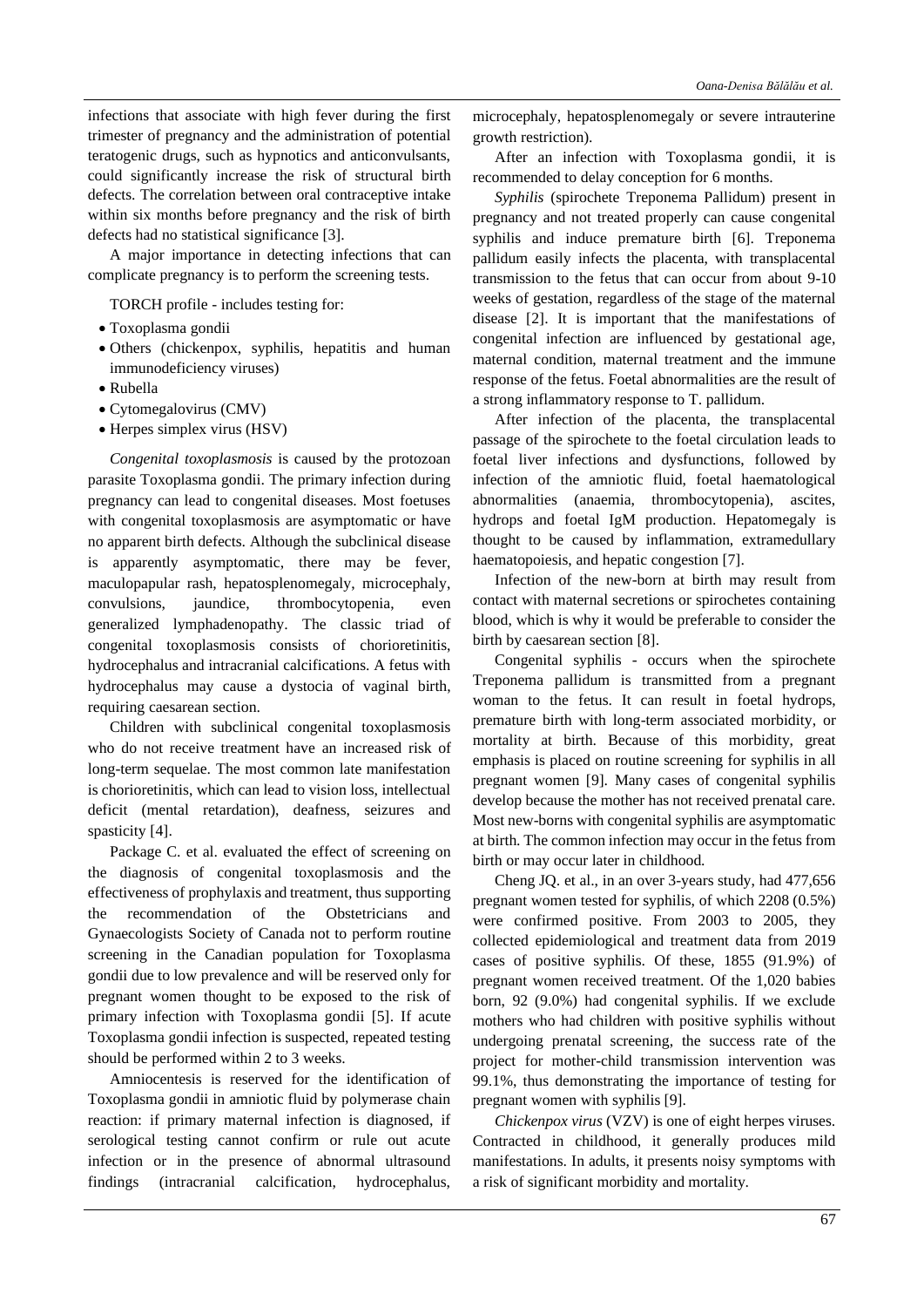Primary infection in pregnancy causes pneumonia with VZV with a very severe maternal prognosis, which can lead to congenital foetal abnormalities with devastating consequences [10]. Most cases of congenital chickenpox syndrome occur in new-borns whose mothers were infected between 8 and 20 weeks of gestation and have the following manifestations [11-14]:

- − cutaneous scars, which can be depressed and pigmented in the dermatomeric distribution
- neurological abnormalities (mental retardation, microcephaly, hydrocephalus, convulsions, Horner syndrome)
- − cortical atrophy and convulsions
- − ocular abnormalities (optic nerve atrophy, cataract, chorioretinitis, microphthalmia, nystagmus)
- − limb abnormalities (hypoplasia, atrophy, paresis)
- − gastrointestinal abnormalities (gastroesophageal reflux, atresia or intestinal stenosis)
- − low weight at birth.

Prenatal diagnosis - consists of PCR (polymerase chain reaction) testing of foetal blood or amniotic fluid for VZV DNA together with ultrasonography to detect foetal abnormalities [11, 15-16].

Depending on the maternal and foetal diseases diagnosed prenatally, it will be decided how to give birth with the lowest risk of worsening the symptoms. Sanchez MA et al. conducted a prospective cohort study between 1993 and 2006 to describe the prevalence of congenital chickenpox syndrome (CVS) in the population of likely infected pregnant women. Positive IgM cases were subjected to monthly ultrasounds and foetal blood (FB) sampling (including anti-VZV IgM and virus culture). The amniotic fluid sample for PCR was added to the diagnosis of positive IgM cases after 1997. The rate of foetal infection in this cohort was 0.8%, but the best expected prevalence of CVS, according to authors findings, should be 0.39% among infected women [17].

*Hepatitis B virus* (HBV) infection during pregnancy is usually mild and is not associated with increased mortality or teratogenicity [18-19]. However, cases of increased incidence of low weight at birth a prematurity have been reported in mothers with acute HBV infection [20-21]. The infection rate of new-borns in HBV-positive mothers is 90% for new-borns who do not receive human immunoglobulin antihepatitis B and hepatitis B vaccination at birth [22]. Mother-to-child transmission can occur in the uterus, at birth, or after birth. However, most infections occur at birth, which is why a caesarean delivery is to be considered.

Worldwide, hepatitis B and C are the most common causes of chronic viral hepatitis in children and adults [23]. Thanks to hepatitis B vaccination programs, the hepatitis C virus (HCV) has become the leading cause of chronic viral hepatitis in children, with vertical transmission being the

main source of infection [24-27]. Vertical transmission refers to viral transmission from mother to child, during pregnancy, birth or the first 28 days of life [28]. Obstetric management at birth should minimize the duration of foetal exposure to maternal fluids and blood [28].

Slowik MK. et al. conducted a study on the presence of hepatitis B and C viruses in infants and young children. The diagnosis of chronic HBV is confirmed by positive serological tests on two occasions, at a distance of at least 6 months. The diagnosis of HCV in the new-born should be postponed until after the child reaches the age of 1, as infants may have transient viremia [29].

The lack of an effective HCV vaccine (still under development) and the risk of mother-to-child transmission, increase the number of children with vertically acquired HCV. More effective and fewer toxic therapies are needed for young patients with HBV and HCV, as well as methods of stopping perinatal HBV and HCV transmission.

*HIV (Human Immunodeficiency Virus)* is the etiological factor of acquired immunodeficiency syndrome (AIDS). The HIV virus infects cells of the immune system, especially CD4 + T lymphocytes or T helper lymphocytes, being able to synthesize its own genetic information in a form that can be incorporated into the genome of the host cell. Here it persists in a latent state or causes the destruction of cells following the replication of viral particles that will infect other CD4 + lymphocytes, causing the gradual and progressive destruction of the host's immune system. Patients are contagious through blood, sexual secretions, transplacental and breast milk. The number of CD4 cells should be assessed at least every three months during pregnancy. For patients who have received combination antiretroviral therapy (ART) with consistent viral suppression and CD4 counts above the threshold for opportunistic infections, monitoring of CD4 cell counts may be performed every six months [30,31].

Determining the exact gestational age in the fetus is especially important for HIV-positive pregnant women, as it may be necessary to terminate the pregnancy prematurely to reduce the risk of transmitting HIV infection. It is recommended to give birth by caesarean section at 38 weeks of gestation in case of viremia > 1000 copies / ml [32].

The earliest possible association of ART, together with the choice of birth by scheduled caesarean section and the complete lack of breastfeeding determine the expected neonatal results, the risk of vertical transmission decreasing up to 1-2%.

HIV infection in children is most often caused by mother-to-child transmission. Sturt A.S. et al. analysed the 3 means of maternal-foetal transmission: during pregnancy, during birth and breastfeeding. They associated antiretroviral therapy in these patients and evaluated its effectiveness in reducing the rate of foetal illness. They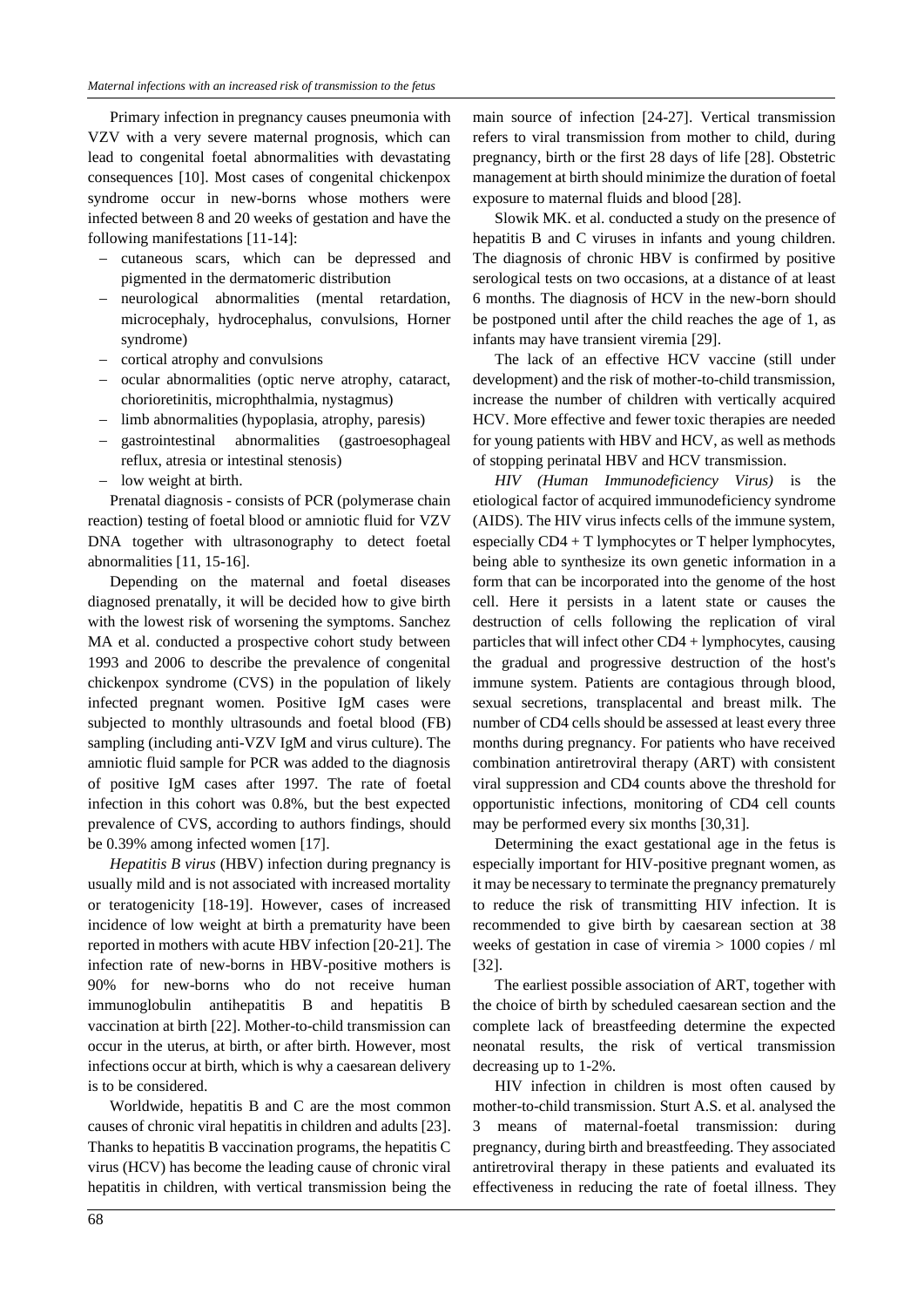demonstrated that the association of ART with caesarean section before the onset of labour and the total lack of breastfeeding reduced the risk of maternal-foetal transmission up to 1-2% [33].

*Congenital rubella* - its major impact occurs during pregnancy, when it can have devastating effects on the developing fetus. If the primary infection occurs as close as possible to birth, Rubella can cause a mild, self-limiting disease.

Congenital rubella syndrome (CRS) may include growth retardation, hepatosplenomegaly, thrombocytopenia, purpura, hyperbilirubinemia, deafness, cataracts, heart malformations, neurological and endocrinological sequelae.

Important cardiac abnormalities include pulmonary artery stenosis, aortic or pulmonary valve stenosis, ventricular septal defect (DSV), aortic coarctation, Fallot tetralogy. When diagnosed antepartum, it directs the obstetrician in choosing the way to terminate the pregnancy, in order to reduce the aggravation of the foetal pathology.

An update of cardiovascular malformations in congenital rubella syndrome was performed by Oster M.E. et al. They analysed 10 studies and identified 121 patients with a history of catheterization. 78% of them had stenosis of the pulmonary artery, and 62% had atrial canal persistence (PDA). In 49% of cases, both pulmonary artery stenosis and PDA were present, while isolated pulmonary artery stenosis and isolated PDA were found in 29% and 13% of cases, respectively. Of the 12 patients in the 10 studies with echocardiographic data, PDA was more common than pulmonary artery stenosis, but this finding is very limited by the small number of patients and echocardiography performed. Although published studies on cardiovascular malformations (CVM) in congenital rubella syndrome (CRS) have reported that PDA is the most commonly associated cardiovascular malformation with CRS, of the cases of CRS assessed by catheterization, pulmonary artery stenosis was actually more common than PDA. The combination of pulmonary artery stenosis and PDA was more common than branched pulmonary artery stenosis or PDA alone. Isolated pulmonary artery stenosis was twice as common as isolated PDA [34].

*Congenital cytomegalovirus*- Cytomegalovirus (CMV) infection is the leading cause of non-hereditary neurosensory deafness (SNHL), being detected in an asthma in new-borns with asymptomatic disease [35,36].

At birth, only about 10% have symptoms, with clinical manifestations like rush, neonatal jaundice, hepatosplenomegaly, thrombocytopenia, small birth weight for gestational age ("small for age"), microcephaly, intracranial calcifications, chorioretinitis, convulsions [37].

In a prospective multicentre study involving 539 very low birth weight infants (VLBW), the cumulative incidence of postnatal CMV infection at 12 weeks postnatal was 7%. Transmission occurred from CMVpositive breast milk in almost all cases (96%) and there were no transfusion-related infections. 5 out of 29 (17%) infants infected with CMV developed symptomatic CMV disease, and three infants (10%) died [38].

*Herpes simplex virus* - herpes simplex virus (HSV) infection during pregnancy poses an increased risk to the developing fetus and the new-born.

Most cases of neonatal HSV infection are acquired perinatal. HSV is transmitted to the baby during birth, mainly through the infected birth canal. The risk of transmission is higher when the primary HSV infection occurs during pregnancy [39]. Although many new-borns with HSV are born prematurely, most appear normal at birth. The infection is manifested by rash on the skin, eyes or mouth (SEM - "Skin, Eye, Mouth"), central nervous system (CNS) damage or disseminated disease involving several organs.

The initial manifestations of CNS disease are often nonspecific and include temperature variations (fever/ subfebrile), respiratory stress, lethargy and inadequate nutrition. They can progress fairly quickly to hypotension, jaundice, disseminated intravascular coagulation (CID), apnoea, and shock. Lesions (herpetiform vesicles) of the skin may or may not be present and can develop late. The absence of skin lesions complicates the recognition of the infection [39].

Brown Z.A. et al. studied the rate of neonatal HSV infection. They analysed 58,362 pregnant women who tested positive for HSV. Of these, 202 women were diagnosed with HSV during labour and only 10 (5%) transmitted the disease to the new-born. Caesarean delivery significantly reduced the rate of HSV transmission among women diagnosed with HSV (1 in 85 caesareans vs. 9 in 117 vaginal) [39].

## **Conclusions**

No teratogenic agent should be described qualitatively as a teratogenic, as a teratogenic exposure includes not only the agent, but also the dose and trimester of pregnancy when the exposure should occur.

When assessing the risk of exposure, the dose is a crucial component in determining the risk.

Teratogens follow a dose-response toxicological curve. This means that each teratogen has a threshold dose below which there is no risk of teratogenesis, regardless of when the exposure occurred during pregnancy.

It is easier to exclude an agent as the cause of birth defects than to conclude definitively that it is responsible for them, due to the existence of genocopies of teratogenic syndromes.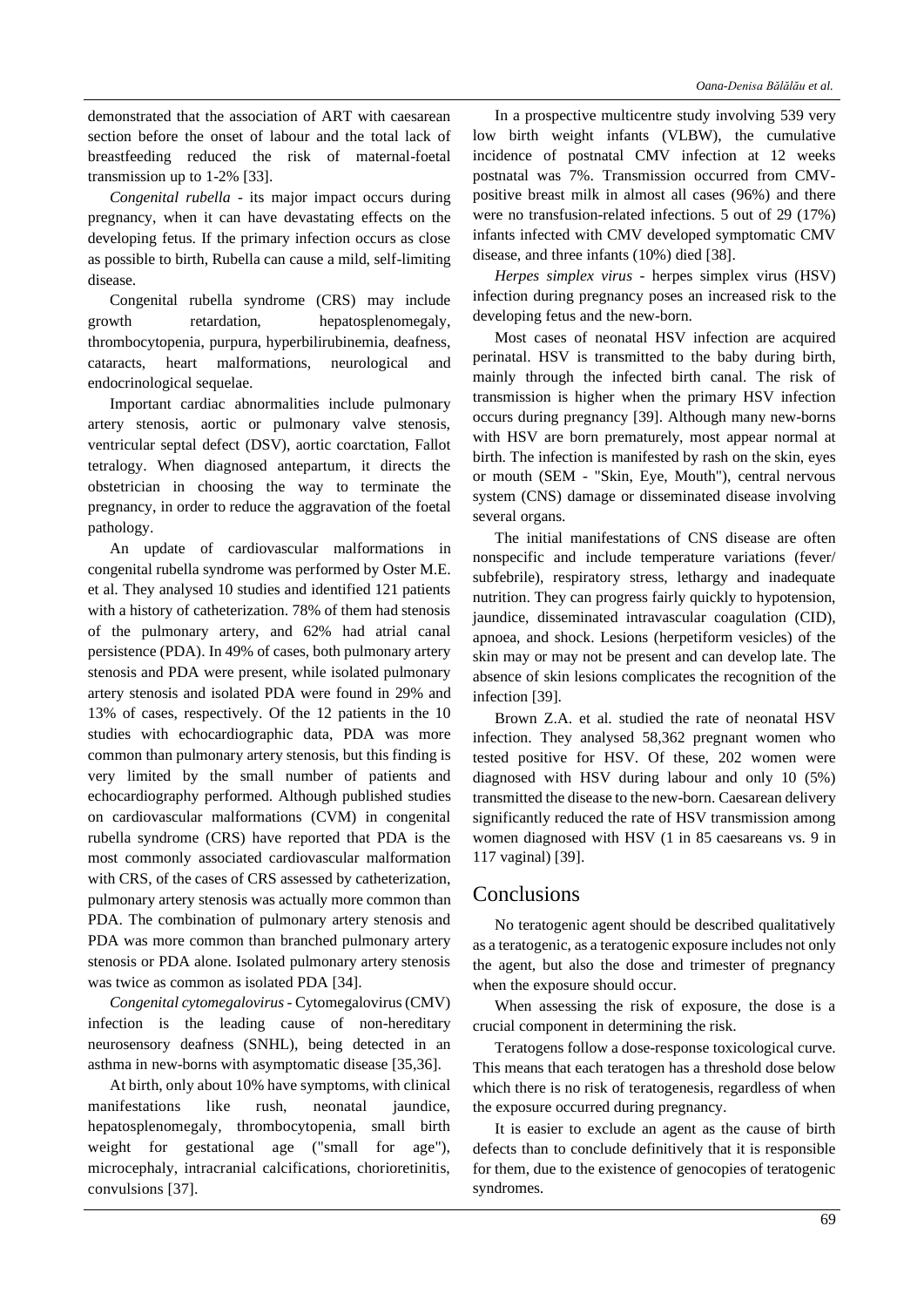The administration of drugs before and especially during pregnancy must be carried out carefully, with the knowledge of their potential teratogenic effects.

Most foetal malformations have a genetic component.

Infections associated with pregnancy cause an unfavorable prognosis on it, causing abortion, premature birth, foetal malformations or even foetal death.

Congenital structural defects are affected by a number of related environmental risk factors.

All pregnant women should be tested for syphilis as early as possible during pregnancy to prevent mother-tochild transmission.

Foetal chickenpox syndrome is a serious and rare condition in the new-born that can be prevented by vaccinating the mother before pregnancy.

The transmission of HIV infection from mother to fetus is dependent on the time of exposure of the fetus to maternal secretions.

Congenital rubella syndrome is associated with significant cardiovascular malformations.

Rates of neonatal HSV infection may be reduced by caesarean delivery and by limited vaginal examination during labor.

In the case of pregnant women with CMV infection, the main source of transmission is postnatal, through breast milk.

## Conflict of interest disclosure

There are no known conflicts of interest in the publication of this article. The manuscript was read and approved by all authors.

## Compliance with ethical standards

Any aspect of the work covered in this manuscript has been conducted with the ethical approval of all relevant bodies and that such approvals are acknowledged within the manuscript.

## Abbreviations

AIDS - Acquired immunodeficiency syndrome

ART - Combined antiretroviral therapy

- CID Disseminated intravascular coagulation
- CMV Cytomegalovirus
- CNS Central nervous system
- CRS Congenital rubella syndrome
- CVM Cardiovascular malformations
- CVS Congenital chickenpox syndrome
- DNA Deoxyribonucleic acid
- DSV Ventricular septal defect
- FB Foetal blood

HBV - Hepatitis B virus

HIV - Human Immunodeficiency Virus HSV - Herpes simplex virus PCR - Polymerase chain reaction PDA - Patent ductus arteriosus SEM - "Skin, Eye, Mouth" SNHL - Non-hereditary neurosensory deafness TORCH- toxoplasma, other infection, rubella, cytomegalovirus, herpes simplex VLBW - Very low-birthweight VZV - Chickenpox virus

## References

HCV - Hepatitis C virus

- 1. Calado AM, Dos Anjos Pires M. An Overview of Teratology. *Methods Mol Biol*. 2018;1797:3-32. doi:10.1007/978-1-4939-7883-0\_1
- 2. Brent RL. Environmental causes of human congenital malformations: the pediatrician's role in dealing with these complex clinical problems caused by a multiplicity of environmental and genetic factors. *Pediatrics*. 2004;113(4 Suppl):957-968.
- 3. Chen G, Li C, Pei LJ, Zhang T, Zheng XY. [The relationships between exposure of periconceptional environmental risk factors and risks of common, structural birth defects]. *Zhonghua Liu Xing Bing Xue Za Zhi*. 2008 Mar;29(3):212-5.
- 4. Cullen A, Brown S, Cafferkey M, O'Brien N, Griffin E. Current use of the TORCH screen in the diagnosis of congenital infection. *J Infect*. 1998;36(2):185-188. doi:10.1016/s0163-4453(98)80011-x
- 5. Paquet C, Yudin MH; Society of Obstetricians and Gynaecologists of Canada. Toxoplasmosis in pregnancy: prevention, screening, and treatment. *J Obstet Gynaecol Can*. 2013;35(1):78-81. doi:10.1016/s1701-2163(15)31053-7
- 6. McDonnell M, Cullen A, Kiberd B, Mehanni M, Matthews T. A national model of care service for professionals dealing with sudden infant death. *Ir J Med Sci*. 1999;168(4):237-241. doi: 10.1007/BF02944347
- 7. Newman L, Rowley J, Vander Hoorn S, et al. Global Estimates of the Prevalence and Incidence of Four Curable Sexually Transmitted Infections in 2012 Based on Systematic Review and Global Reporting. *PLoS One*. 2015;10(12):e0143304.

doi:10.1371/journal.pone.0143304

- 8. Sparling PF. Natural history of syphilis. In: Sexually Transmitted Diseases, Holmes KK, Mardh PA, Sparling PF, et al (Eds), McGraw-Hill, New York 1990. pp. 213.
- 9. Cheng JQ, Zhou H, Hong FC, et al. Syphilis screening and intervention in 500,000 pregnant women in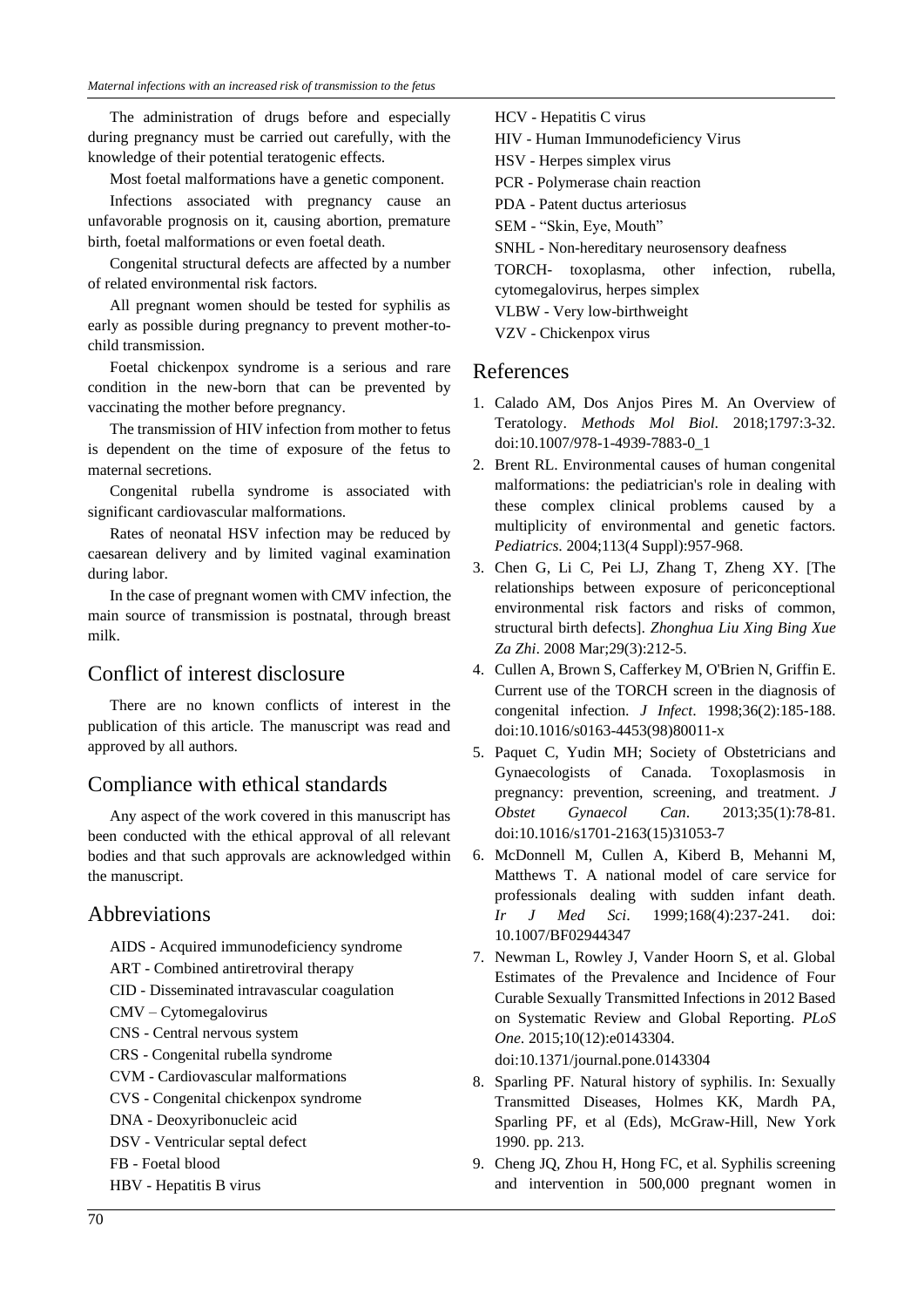Shenzhen, the People's Republic of China. *Sex Transm Infect*. 2007;83(5):347-350. doi:10.1136/sti.2006.023655

- 10. Lamont RF, Sobel JD, Carrington D, et al. Varicellazoster virus (chickenpox) infection in pregnancy. *BJOG*. 2011;118(10):1155-1162. doi:10.1111/j.1471- 0528.2011.02983.x
- 11. Koren G. Congenital varicella syndrome in the third trimester. *Lancet*. 2005;366(9497):1591-1592. doi: 10.1016/S0140-6736(05)67643-X
- 12. Laforet EG, Lynch CL Jr. Multiple congenital defects following maternal varicella; report of a case. *N Engl J Med*. 1947;236(15):534-537. doi:10.1056/NEJM194704102361504
- 13. Mazzella M, Arioni C, Bellini C, Allegri AE, Savioli C, Serra G. Severe hydrocephalus associated with congenital varicella syndrome. *CMAJ*. 2003;168(5): 561-563.
- 14. Mouly F, Mirlesse V, Méritet JF, et al. Prenatal diagnosis of foetal varicella-zoster virus infection with polymerase chain reaction of amniotic fluid in 107 cases. *Am J Obstet Gynecol*. 1997;177(4): 894-898. doi:10.1016/s0002-9378(97)70291-6
- 15. Cuthbertson G, Weiner CP, Giller RH, Grose C. Prenatal diagnosis of second-trimester congenital varicella syndrome by virus-specific immunoglobulin *M. J Pediatr*. 1987; 111(4): 592-595. doi: 10.1016/s0022-3476(87)80128-2
- 16. Isada NB, Paar DP, Johnson MP, et al. In utero diagnosis of congenital varicella zoster virus infection by chorionic villus sampling and polymerase chain reaction. *Am J Obstet Gynecol*. 1991;165(6 Pt 1):1727- 1730. doi:10.1016/0002-9378(91)90023-k
- 17.Sanchez MA, Bello-Munoz JC, Cebrecos I, et al. The prevalence of congenital varicella syndrome after a maternal infection, but before 20 weeks of pregnancy: a prospective cohort study. *J Matern Foetal Neonatal Med*. 2011;24(2):341-347.

doi: 10.3109/14767058.2010.497567

- 18.Sookoian S. Liver disease during pregnancy: acute viral hepatitis. *Ann Hepatol*. 2006;5(3):231-236.
- 19. Hieber JP, Dalton D, Shorey J, Combes B. Hepatitis and pregnancy. *J Pediatr*. 1977;91(4):545-549. doi: 10.1016/s0022-3476(77)80499-x
- 20. Williams R. Global challenges in liver disease. *Hepatology*. 2006;44(3):521-526. doi:10.1002/hep.21347
- 21.Schweitzer A, Horn J, Mikolajczyk RT, Krause G, Ott JJ. Estimations of worldwide prevalence of chronic hepatitis B virus infection: a systematic review of data published between 1965 and 2013. *Lancet*. 2015; 386(10003): 1546-1555. doi: 10.1016/S0140- 6736(15)61412-X
- 22.Slowik MK, Jhaveri R. Hepatitis B and C viruses in infants and young children. *Semin Pediatr Infect Dis*. 2005; 16(4): 296-305. doi: 10.1053/j.spid.2005.06.009
- 23. Bortolotti F, Resti M, Giacchino R, et al. Changing epidemiologic pattern of chronic hepatitis C virus infection in Italian children. *J Pediatr*. 1998;133(3):378-381. doi:10.1016/s0022-3476(98)70273-2
- 24. Bortolotti F, Iorio R, Resti M, et al. An epidemiological survey of hepatitis C virus infection in Italian children in the decade 1990-1999. *J Pediatr Gastroenterol Nutr*. 2001;32(5): 562-566. doi:10.1097/00005176- 200105000-00013
- 25. Bortolotti F, Iorio R, Resti M, et al. Epidemiological profile of 806 Italian children with hepatitis C virus infection over a 15-year period. *J Hepatol*. 2007;46(5):783-790. doi: 10.1016/j.jhep.2006.12.014
- 26. Rowe CR, Newberry DM, Jnah AJ. Congenital Syphilis: A Discussion of Epidemiology, Diagnosis, Management, and Nurses' Role in Early Identification and Treatment. *Adv Neonatal Care*. 2018;18(6):438- 445.

doi:10.1097/ANC.0000000000000534

- 27. Hughes BL, Page CM, Kuller JA. Society for Maternal-Foetal Medicine (SMFM). Hepatitis C in pregnancy: screening, treatment, and management. *Am J Obstet Gynecol*. 2017;217(5): B2-B12. doi:10.1016/j.ajog.2017.07.039
- 28. Younes AS, Csire M, Kapusinszky B, Szomor K, Takács M, Berencsi G. Heterogeneous pathways of maternal-foetal transmission of human viruses (review). *Pathol Oncol Res*. 2009;15(3):451-465. doi:10.1007/s12253-009-9166-9
- 29. Hu X, Wang L, Xu F. Guides concerning tenofovir exposure via breastfeeding: A comparison of drug dosages by developmental stage. *Int J Infect Dis*. 2019;87:8-12. doi: 10.1016/j.ijid.2019.07.023
- 30.Swamy GK, Garcia-Putnam R. Maternal immunization to benefit the mother, fetus, and infant. *Obstet Gynecol Clin North Am*. 2014; 41(4): 521-534. doi: 10.1016/j.ogc.2014.08.001
- 31. Tuomala RE, Kalish LA, Zorilla C, et al. Changes in total, CD4+, and CD8+ lymphocytes during pregnancy and 1 year postpartum in human immunodeficiency virus-infected women. The Women and Infants Transmission Study. *Obstet Gynecol*. 1997;89(6):967- 974. doi: 10.1016/s0029-7844(97)00129-4
- 32. Gale HB, Gitterman SR, Hoffman HJ, et al. Is frequent CD4+ T-lymphocyte count monitoring necessary for persons with counts  $\geq 300$  cells/ $\mu$ L and HIV-1 suppression?. *Clin Infect Dis*. 2013;56(9):1340-1343. doi:10.1093/cid/cit004
- 33.Sturt AS, Dokubo EK, Sint TT. Antiretroviral therapy (ART) for treating HIV infection in ART-eligible